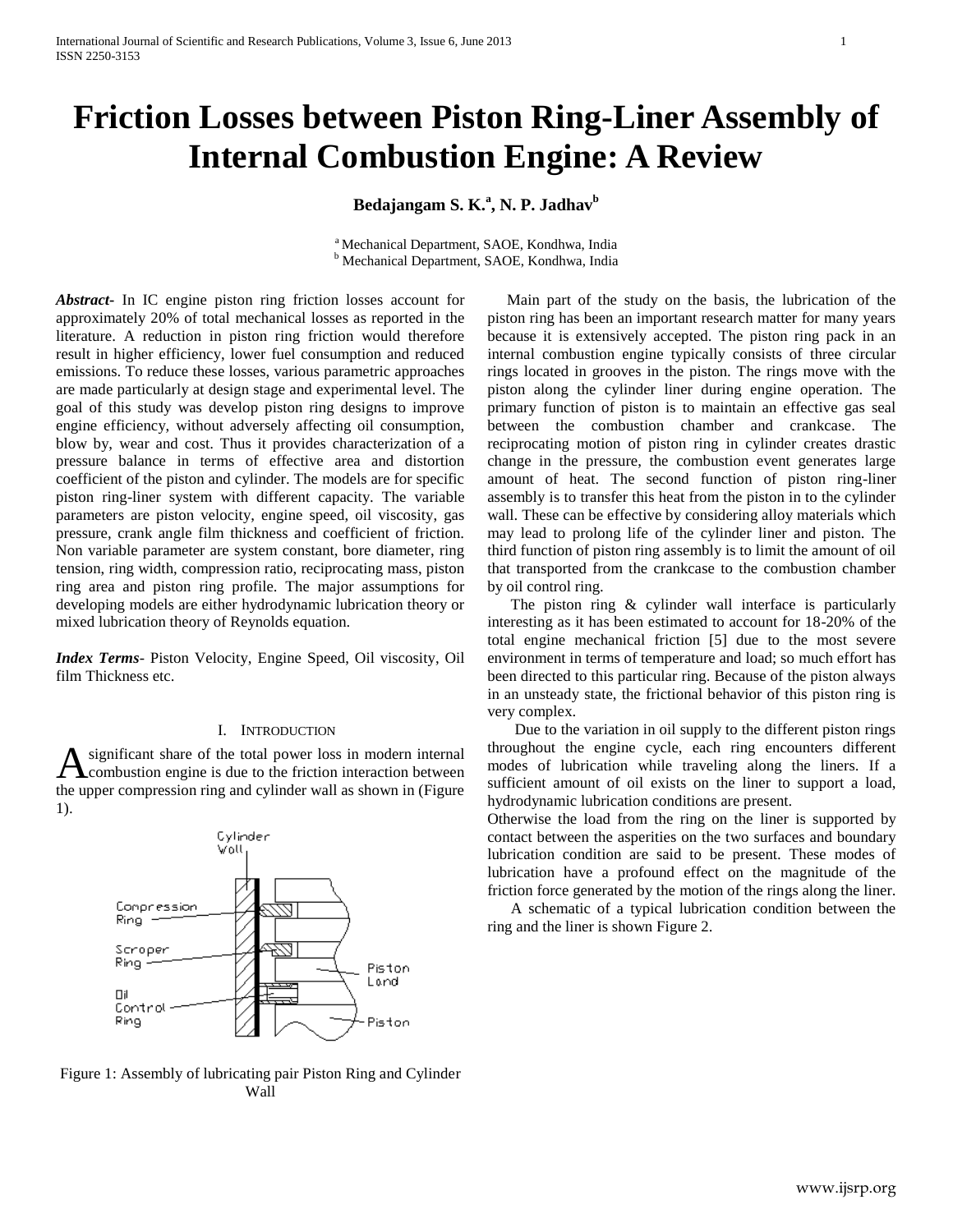

Figure 2 Lubrication Conditions Encountered by Piston rings.

 As shown in figure, due to the roughness of the surfaces in contact, it is possible for certain portions of the two surfaces to have asperity contact and for other parts to be sufficiently lubricated such that the ring is supported by load from the oil film. To simplify this situation, the modes of lubrication are typically characterized by the spacing between nominal lines that define smooth surfaces representing the average of the asperities.

Depending on the distance between the nominal lines,  $h(x)$ , three different modes of lubrication are possible;

a) Pure Hydrodynamic Lubrication

b) Mixed Lubrication

c) Pure Boundary Lubrication

 In pure hydrodynamic lubrication, a sufficient amount of oil separates the two surfaces such that there is no asperity contact between them. The transition from pure hydrodynamic lubrication to mixed lubrication occurs when the following criteria is met;

$$
\frac{h}{\sigma} < 4 \tag{1.1}
$$

Where,  $\sigma = \sqrt{\sigma_{ring}^2}$  is the combined roughness between the ring surface and the liner [10]. In mixed lubrication, there is oil between the two surfaces in contact, but there is also portion of the ring and liner surfaces between which the spacing is sufficiently small that satisfy by equation 1.1, and therefore these parts of the surfaces are also considered to be in boundary contact. The transition between mixed lubrication and pure boundary lubrication occurs when the wetting between the ring and the liner completely disappears, and there is therefore no more oil between the ring & the liner.

The friction force  $F_f$  between the ring and the liner is determined as follows;

$$
F_f = \int_{x1}^{x2} \tau * dx \qquad 1.2
$$

The shear stress,  $\tau$ , appearing in the above equation is defined by applying conservation of mass and momentum to a fluid element under the ring surface. The friction force can be expressed as a function of the oil film height and width;

$$
F_f = \int_{x1}^{x2} \left(\frac{\mu U}{h} - \frac{h}{2}\frac{dp}{dx}\right) dx \tag{1.3}
$$

 Therefore, once the oil film height and width are determined from the solution of the governing equation, the friction force from hydrodynamic lubrication can be determined.

 Pure boundary friction occurs when no oil exists between the ring and the liner, and therefore the load from the ring on the liner is completely supported by asperity contact.

In this case, the friction force is given by the following expression;

$$
F_f = \int_{x1}^{x2} a_{asp} p_c dx
$$
 1.4

Where  $a_{asp}$  is the friction coefficient governed by the surface properties, x1 and x2 define the boundaries of the portion of the ring liner surfaces that are in asperity contact according to equation 1, and  $p_c$  is the contact pressure between the two surfaces. The contact pressure is given by the following empirical fit used by Hu based on Greenwood-Tripp's theory $[11]$ ;

$$
p_c = k_c \left(4 - \frac{h}{\sigma}\right)^z \tag{1.5}
$$

Where  $k_c$  depends on asperity and material properties and z is a correlation constant described in [8].

 Mixed friction, as would be expected, the friction between the ring and the liner in mixed lubrication is the sum of the contributions from pure hydrodynamic and pure boundary friction. Mixed friction is the calculation as follows;

$$
F_f = \int_{x1}^{x2} \tau * dx + \int_{x1}^{x2} a_{asp} p_c dx
$$
 1.6

 The governing equation describing piston ring friction and lubrication that were introduced briefly,

 The Reynolds equation relates the height, width and shape of the oil film between the ring and the liner with the pressure gradient that is generated.

$$
\frac{\partial}{\partial x} \left( \frac{h^3}{\mu} \frac{dp}{dx} \right) = 6U \frac{\partial h}{\partial x} + 12 \frac{\partial h}{\partial t}
$$
 1.7

 For the unsteady term in the Reynolds equation can be neglected everywhere in the cycle expect near dead centers where the piston velocity U becomes very small. With this simplification, valid in all parts of the cycle other than at end strokes equation reduce to;

$$
\frac{\partial}{\partial x} \left( \frac{h^3}{\mu} \frac{dp}{dx} \right) = 6U \frac{\partial h}{\partial x}
$$
 1.8

# II. EFFECT OF ENGINE OPERATING CONDITIONS ON SOURCES OF FRICTION

 Modern internal combustion engines operate in a variety of speed and load conditions depending on their application. In passenger cars and transport trucks, loads and speeds vary considerably due to the variety of driving condition encountered. Racing engines typically operate at high speed and high loads. Stationary power generation engines operate in high load, low speed conditions because the high load generates more power and the low speed is needed to interface with the electric generator and the power gird.

 Both engine speed and load affect the friction generated between the piston rings and the liner.